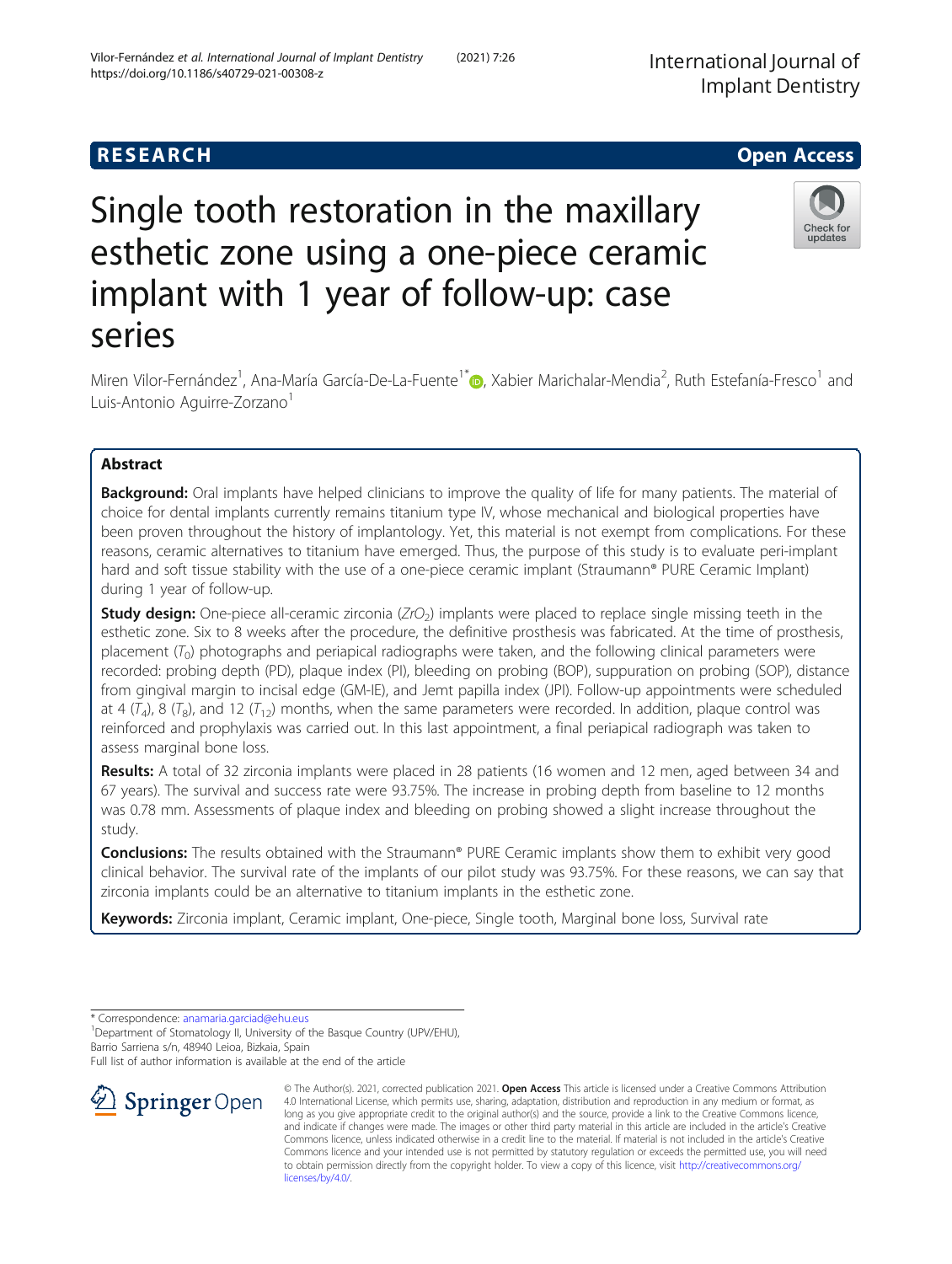# Background

Oral implants have helped clinicians to improve the quality of life for many patients. The material of choice for dental implants currently remains titanium type IV, whose mechanical and biological properties have been proven throughout the history of implantology [\[1,](#page-7-0) [2](#page-7-0)]. Yet, this material is not exempt from complications. First, this type of metallic implant can have esthetic limitations, especially when used in anterior regions and in patients with a thin biotype. The complications to which we refer are the appearance of a metallic margin due to recession, or grayish colorations due to the translucency of the metal through the peri-implant mucosa [\[3](#page-7-0)–[5](#page-7-0)]. Second, some studies have reported immunological reactions to titanium particles which lead to biological complications [\[6](#page-7-0), [7\]](#page-7-0), while others have demonstrated allergic reactions to titanium, including Sicilia et al. (2008) who observed a prevalence of 0.6% [\[8](#page-7-0), [9](#page-7-0)]. Finally, it must also be taken into account that the number of patients who demand "metal-free" implants is increasing.

For these reasons, ceramic alternatives to titanium have emerged. The first ceramic implants arrived on the market more than 40 years ago. They were made of alumina, a material prone to fracture when loaded unfavorably [\[10](#page-7-0)], and so, they are no longer available. Currently, the material of choice for the manufacture of ceramic implants is yttria tetragonal zirconia polycrystal (Y-TZP), characterized by its high resistance to fracture, a low modulus of elasticity, a low affinity to plaque and high biocompatibility [[11](#page-7-0)–[14](#page-7-0)].

The objective of this pilot study was to evaluate the stability of hard and soft peri-implant tissues with the use of a one-piece ceramic implant (Straumann® PURE Ceramic Implant Monotype) with a 1-year follow-up.

# Materials and methods

## Study design

This project began, initially, as a pilot study, which consists of a retrospective part and a prospective follow-up part. This observational ambispective clinical study was approved by the Clinical Research Ethics Committee of the Basque Country (CEIC-E) (Internal Code PI2016088, 07/2016). In addition, it is registered at www.Clinical-Trials.com (n° NCT03352284).

# Study population

Patients who met the following inclusion criteria were included in the study:

- 1. Patients treated in Own Master of Periodontology and Osseointegration in the University of the Basque Country (UPV/EHU)
- 2. Age > 18 years
- 3. One single tooth missing in the anterior maxilla  $(1.5–2.5)$
- 4. Plaque index <20% [\[15\]](#page-7-0)
- 5. Bleeding on probing index <20% [\[16\]](#page-7-0)
- 6. Periodontally healthy or treated periodontal conditions
- 7. Is able to fully understand the nature of the proposed surgery and is able to provide signed informed consent

Conversely, patients who presented any of the following exclusion criteria were not included in the study:

- 1. General contraindications to dental and/or surgical treatment
- 2. Is taking medications or receiving treatments which have an effect on healing in general (e.g., steroids or large doses of anti-inflammatory drugs)
- 3. Untreated periodontal conditions
- 4. Not willing to participate

In this way, a total of 28 patients (16 women and 12 men) with a mean age of 54.1 years [34-67 years] who required dental implants to replace a single tooth in the maxilla were recruited to participate in the study, and all of them were properly informed and signed a written informed consent.

#### Clinical and radiographic evaluation

All-ceramic one-piece implants (PURE Ceramic Implants Monotype, Institut Straumann AG, Basel, Switzerland) were used.

Before surgery, a clinical and radiographic diagnostic assessment was carried out to choose the appropriate implant for each case. To locate the 3D implant position, the following minimal distances were taken into consideration: minimum 1.5 to 2 mm from the natural adjacent teeth, 1 mm palatal to the ideal point of emergence, and 2 mm apical to the midfacial gingival margin of the final implant prosthesis  $[17]$ . A minimum of 1.5 mm to 2 mm thickness of buccal bone was preserved as well. The implant diameter and the length were chosen according to each individual case. These implants had two different abutment heights: 4 and 5.5 mm, and for the selection of the implant, all these considerations (position of natural teeth, width of alveolar ridge and occlusion) were taken into consideration in the planification of the treatment of each patient. Finally, study models were made to manufacture splints for use as surgical guides for each patient.

All surgeries were performed under local anesthesia with articaine (Meganest ® 1:200.000, Clarben, Madrid, Spain). The surgical technique consisted in the elevation of a full-thickness mucoperiosteal flap, both vestibular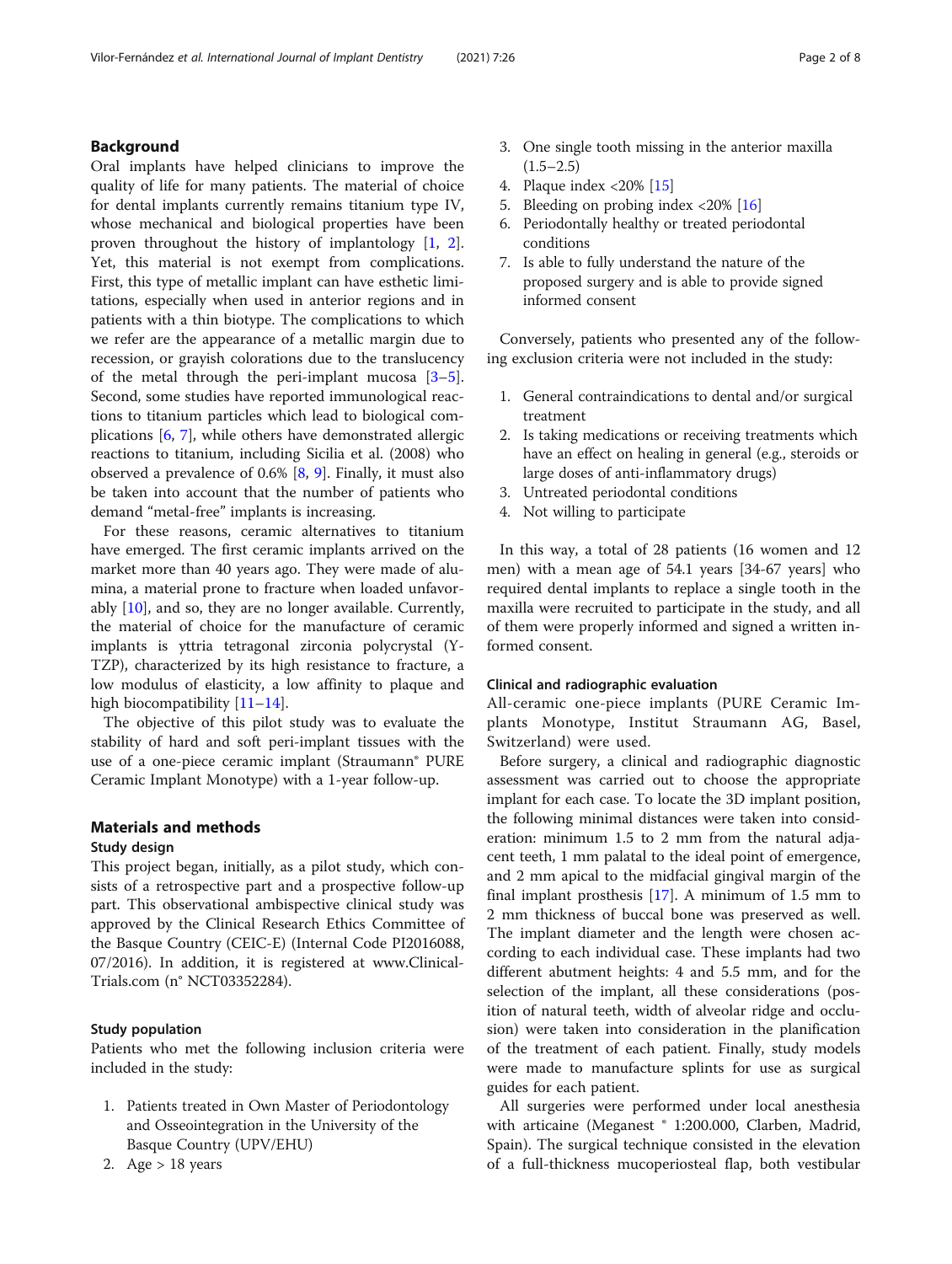and palatal, through a mid-crestal incision. After the alveolar bone had been exposed, the drilling sequence was carried out according to the manufacturer's instructions before the placement of the fixture. In some cases where bone volume was insufficient, dehiscence or fenestrations were treated by the guided bone regeneration technique with xenograft (Bio-Oss<sup>®</sup>, Geistlich Pharma AG, Wolhusen, Switzerland) and resorbable collagen membrane (Collagene AT®, Centro de Odontoiatria Operativa S.R.L, Podova, Italy). Once the implant had been inserted, a healing cap was placed in almost all cases and the flap was closed and sutured (Fig. 1a–d).

In 18 of the cases (56.3%), an immediate provisional crown was made due to the esthetic demands of the patients. In this case, primary stability with an insertion torque > 30 Ncm was confirmed and a pre-formed polycarbonate crown of the appropriate size was chosen. That crown was overlaid with a self-curing resin (Tab 2000, Kerr, Scafati, Italy) and composite (TPH Spectrum®, Dentsply Sirona, York, Pensilvania, USA) and then polished perfectly. The crown was cemented with Temp-Bond (Temp-Bond™, Kerr, Scafati, Italy), and the occlusion was verified to check that there was no contact during centric or eccentric movements to prevent loading during osseointegration.

Post-operative instructions included amoxicillin 750 mg every 8 h for 8 days, dexketoprofen 25 mg every 8 h for 4 days, and rinsing with chlorhexidine digluconate 0.12% twice a day for 15 days. Sutures were removed after 7 days.

After 6 to 8 weeks of healing and following the manufacturer's recommendations, final impressions were taken using the corresponding impression cap with a closed tray and VPS impression material of putty (Empress™ 2 Putty Soft, 3M ESPE, Seefeld, Germany) and ultra-light viscosity (Empress™ 2 Ultra-Light Body Quick, 3M ESPE, Seefeld, Germany). Due to the one-piece design of the ceramic implant, all-ceramic zirconia crowns were inserted in all cases. Permanent glass ionomer cement (Ketac Cem™, 3M ESPE, Seefeld, Germany) was used to cement the crowns directly onto the implant abutment. Special attention was paid to remove all remaining cement.

After placement of the definitive prosthesis  $(T_0)$ , we carried out photography, intra-oral radiography, and measurements of probing depth, bleeding on probing, maximum distance from the gingival margin to the incisal edge, and Jemt papilla index, and took these parameters as the baseline from which any changes were evaluated.

In each of the follow-up appointments, 4  $(T_4)$ , 8  $(T_8)$ and 12 months  $(T_{12})$  after the placement of the prosthesis, plaque control was reinforced, whatever supragingival plaque that could be removed was removed, a photograph of the restoration was taken, and the following parameters were recorded by one of the researchers (MV):

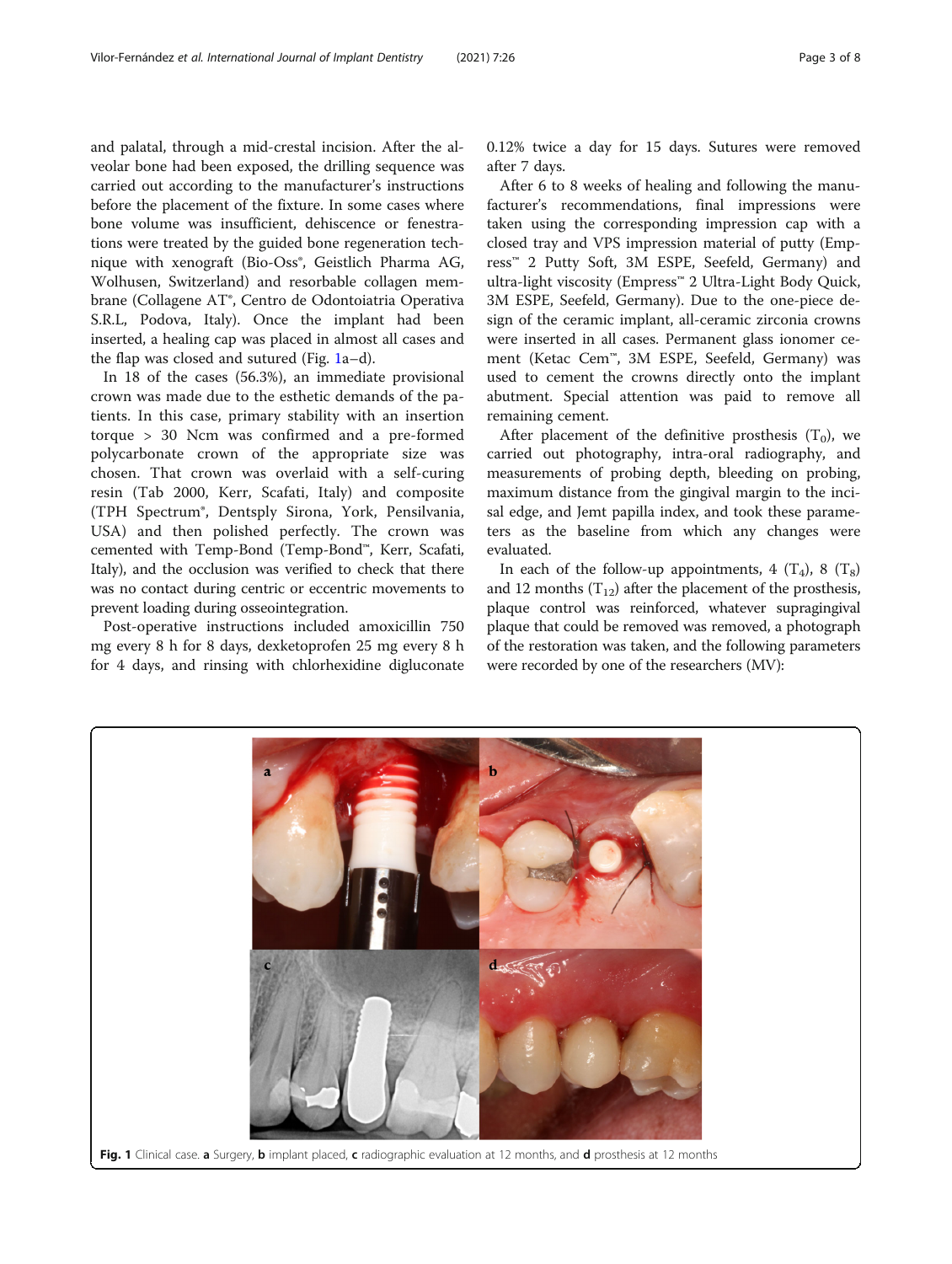- Probing depth (PD): pocket probing on dental implants was recorded with light force (approximately 0.25N) at six points around the implant.
- Bleeding on probing (BOP) (at six points around the implant) [[16](#page-7-0)]
- Suppuration on probing (SOP): local SOP score was recorded as the percentage of total surfaces (six points per implant) that exhibited suppurating on gentle probing with a light force (approximately 0.25N)
- Plaque index  $[15]$
- Peri-implant recession (Pi-Rec): the difference between maximum distance from the gingival margin to the incisal edge measured at baseline and 1 year-follow-up, measured on the mid buccal site.
- Jemt papilla index (JPI) [[18\]](#page-7-0)

At the last follow-up appointment, an X-ray was also performed to assess bone changes, namely any loss or gain as measured at the mesial and distal aspect of each implant relative to the baseline measurements at the beginning of the study. The final photograph was used to analyze soft tissue changes, namely peri-implant recession (Pi-Rec) and the state of the papilla according to the Jemt papilla index [[18](#page-7-0)].

All radiographic measurements were taken by the same investigator (RE), at baseline  $(T_0)$  and at 12 months  $(T_{12})$ . Changes in the bone level were measured both mesially and distally of the implant on a periapical X-ray taken with a standardized film holder (Rinn® Flip-Ray Film Holder, Rinn, Dentsply International Inc. Elgin, IL, EEUU). The length of the polished neck of the implant (1.8 mm) served as a reference to calibrate the Xray before measuring marginal bone loss (MBL) from the neck of the implant to the first bone-implant contact (BIC). A positive value indicated that the first BIC was located above the first thread of the implant, and a negative one indicated that it was located below.

#### Statistical analysis

The data were analyzed by XM using IBM SPSS software version 22. For descriptive statistics, we used the mean, standard deviation, rank, and percentages. For analytical statistics, the Wilcoxon signed-rank test for related samples was carried out. P values of less than 0.05 were considered statistically significant.

# Results

Thirty-two Straumann® PURE Ceramic implants were placed by only one surgeon (MV) in 28 patients. The diameters of the implants were 3.3 and 4.1 mm, and the lengths ranged from 8 to 14 mm. These implants had two different abutment heights: 4 and 5.5 mm. Twentythree implants were placed in the premolar region (71.9%), four in the canine position (12.5%), and five in the lateral incisor position (15.6%). The patient demographics and implant characteristics are described in Table 1.

In nine of the surgeries (28.12%), an additional bone regenerative procedure was required due to dehiscences that arose from implant placement. Additionally, in four cases (12.5%), a connective tissue graft was placed to increase the soft tissue volume. It should be noted that no patient had postoperative complications, instead of two cases (6.25%) that, during the healing phase, showed mobility and the implant had to be removed. Thus, the survival rate obtained in this study was 93.75%.

### Soft tissues

Probing depth increased slightly over the study time. Initially, at the time of the final crown placement (T0), the mean PD was  $2.81 \pm 1.03$  mm and it progressively increased in T4, T8, and T12 with the mean PD of  $3.31 \pm$ 0.95 mm,  $3.37 \pm 0.94$  mm, and  $3.59 \pm 1.37$  mm, respectively. We observed a statistically significant difference in

# Table 1 Summary of patient demographics and implant characteristics ( $n = 32$  implants)

|                                     | N(%        |
|-------------------------------------|------------|
| Patient data                        |            |
| Sex, n                              | 16 females |
|                                     | 12 males   |
| Gender: n and (%) female            | 16(57.15)  |
| Mean age (years)                    | 54.1       |
| Age range (years)                   | $34 - 67$  |
| Smokers                             | 8(31.3)    |
| Implant data                        |            |
| Site of implant placement (n and %) |            |
| Lateral incisor                     | 5(15.6)    |
| Canine                              | 4(12.5)    |
| 1st Premolar                        | 19 (59.4)  |
| 2nd Premolar                        | 4(12.5)    |
| Length of implant, $n$ (%)          |            |
| 8 mm                                | 2(6.25)    |
| $10 \text{ mm}$                     | 20 (62.5)  |
| 12 mm                               | 8(25)      |
| 14 mm                               | 2(6.25)    |
| Immediate implant                   | 4(12.5)    |
| Bone augmentation, n (%)            | 9(28.12)   |
| Soft tissue augmentation, n (%)     | 4 (12.5)   |
| Provisional restoration             | 18 (56.3)  |
| Follow-up (months)                  | 12         |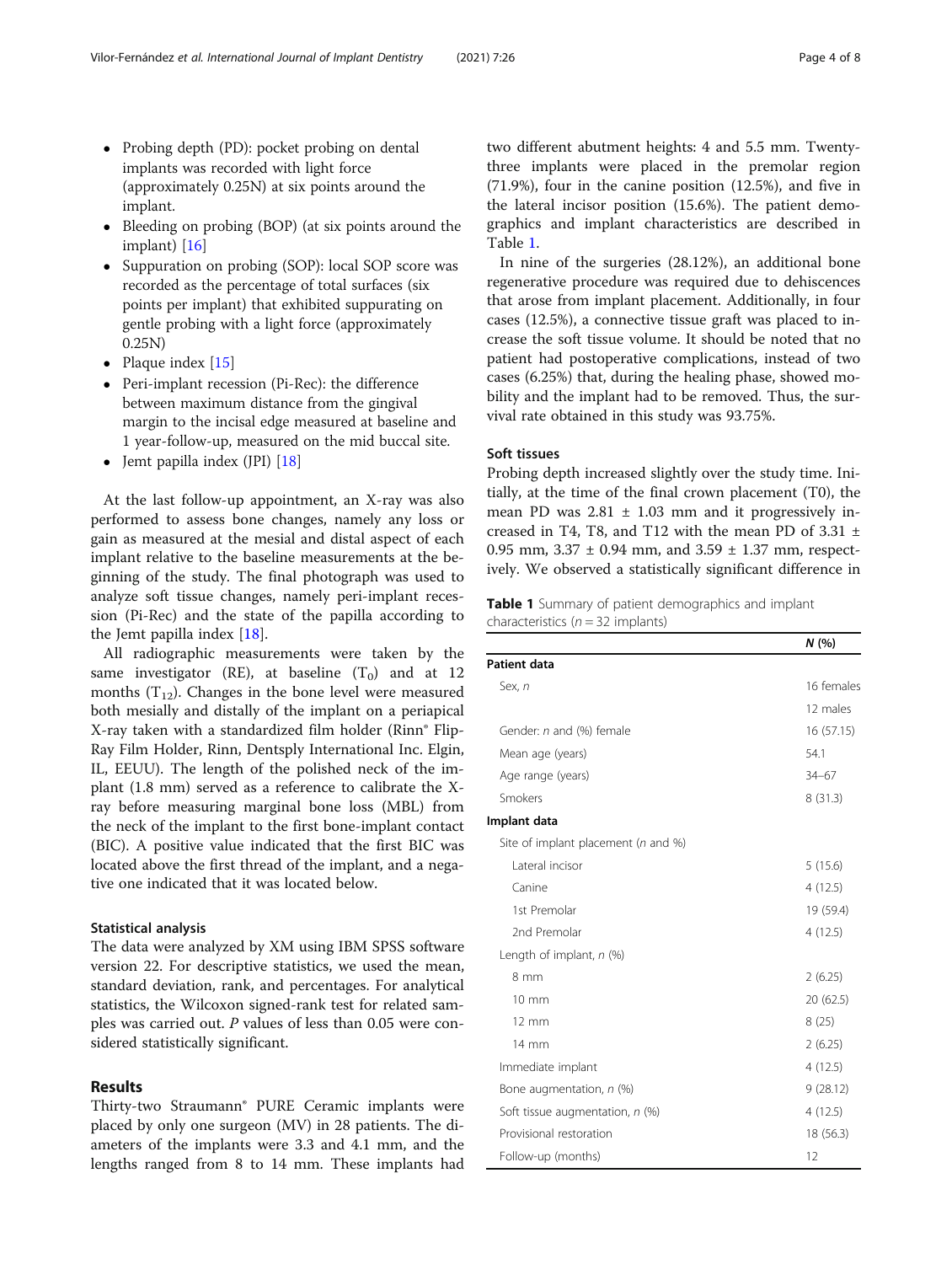PD between baseline and 12 months of 0.78 mm  $(p =$ 0.002) (Fig. 2).

In relation to the PI [[15](#page-7-0)] at the beginning, at 4, 8, and 12 months after the placement of the prosthesis, this revealed a percentage of surfaces with dental plaque of 19.55 ± 7.22%, 20.53 ± 8.67%, 21.77 ± 6.35%, and 20.67  $± 7.53\%$  $± 7.53\%$  $± 7.53\%$ , respectively (Fig. 3).

Bleeding on probing (BOP) remained stable throughout the study; thus, in T0, T4, T8, and T12 were  $23.26 \pm$ 27.18%, 18.53 ± 16.11%, 29.5 ± 22.43%, and 26.3 ± 26.41%, respectively (Fig. [4](#page-5-0)). There were no significant differences between any of the study times.

It should be noted that of the 30 implants studied, after 1 year, 28 of them did not have any Pi-Rec. Only two implants experienced a Pi-Rec of 1 mm, assuming an average Pi-Rec of 0.07 mm after 1 year of follow-up. None of both implants showing recession were either an immediate implant or treated with regenerative procedures.

On the other hand, the Jemt papillae index (JPI) showed an improvement regarding the filling of the interproximal spaces, probably, due to the maturation of the papillae. Thus, initially 37.5% of the cases showed an  $JPI = 0$ , 37.5%  $JPI = 1$ , 12.5%  $JPI = 2$ , and 9.5%  $JPI = 3$ . After 12 months, the percentages were 9.4%, 40.6%, 31.3%, and 12.5%, respectively. The mean JPI of T0 was 0.94, while in T12, it was 1.5, indicating that in several of the cases the papilla was in a more coronal position at the end of the study.

#### Hard tissues

Marginal bone loss (MBL) from implant placement to prosthetic loading on the mesial aspect was  $0.46 \pm 0.53$ mm ( $p \le 0.001$ ) and on the distal aspect  $0.41 \pm 0.54$  mm ( $p < 0.001$ ). Twelve months after the prosthetic loading, the mean MBL compared to surgery was  $0.73 \pm 0.62$ mm mesially and  $0.83 \pm 1.09$  mm distally, both statistically significant ( $p < 0.001$ ) (Fig. [5\)](#page-6-0).

# **Discussion**

Our pilot study evaluated the stability of hard and soft tissues around Straumann® PURE Ceramic implants, and this stability is considered a determining factor for a successful result. According to the conclusions established during the first European Workshop on Periodontology, MBL <1.5 mm after the first year of loading and an additional 0.2 mm annually should be taken as a successful treatment [\[19\]](#page-7-0). To compare the results available in the literature, we selected the studies that include single crowns cemented over one-piece ceramic implants. The success rate is a variable which few studies have mentioned, but the survival rate is reported by numerous articles. A systematic review that included nine articles with 326 patients and 398 implants, and a follow-up time which ranged from 12 months to 5 years reported a survival rate of 95.6% [[20\]](#page-7-0), the same as the 95% reported by Payer et al. [[21](#page-7-0)] and similar to the 92% reported by Hashim et al. [\[22](#page-7-0)], both lower than the 100% survival rate reported here and by Borgonovo et al. [[23](#page-7-0)].

The main purpose of this study was to measure marginal bone level changes after 1 year of follow-up. The results of our study should be interpreted with caution since the bone loss observed between surgery and T0 should be considered rather than MBL, bone remodeling, because areas of the polished neck were subcrestal at the time of implant placement. Twelve months after surgery, MBL was 0.73 mm at the mesial aspect of the implant and 0.83 mm at the distal aspect. These results are comparable to those of. Grassi et al. [[24\]](#page-7-0), who observed an average MBL of 0.83 mm after 12 months. A recent systematic review comparing this kind of implants versus titanium implants (Ti implants) reported an MBL of  $0.89 \pm 0.18$  mm favoring zirconia implants (Zi implants) after  $12-24$  months  $[25]$  $[25]$ . The difference  $(0.14)$ mm) with the Ti implants was statistically significant ( $p=0.053$ ). Another study published by Kohal et al. [[26](#page-7-0)]

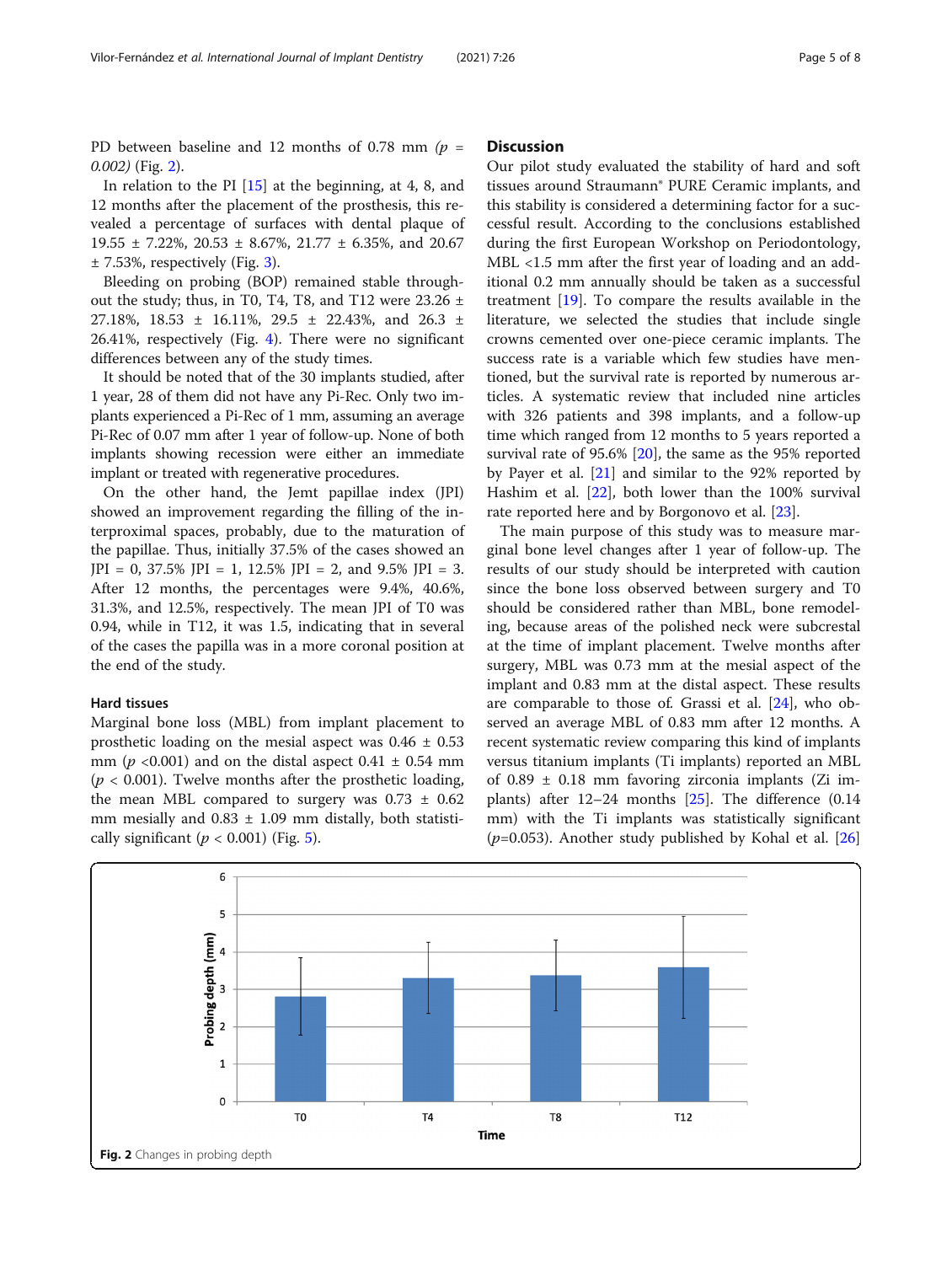<span id="page-5-0"></span>

showed a higher MBL  $(1.31 \pm 1.49 \text{ mm})$  between the time of implant placement and 1 year of follow-up. Conversely, there are other studies reporting higher MBL, such as that of Gahlert et al. [[27](#page-7-0)], who observed an MBL of 1.02 mm after 1 year in use.

Our study did not exclude cases that required minor bone augmentation procedures during implant surgery, and the prosthesis procedure began at 6–8 weeks postsurgery, independently of requiring GBR or not because it was considered that the minor GBR needed for treat small dehiscences would not interfere with osteointegration [[28\]](#page-7-0). Like other studies, we used bovine bone graft covered with a resorbable collagen membrane [[29](#page-7-0)–[31](#page-7-0)]. A review that unified the data of these articles did not find statistically significant differences in MBL between applying guided bone regeneration (0.79 mm) and not applying it (0.97 mm) [[22\]](#page-7-0). In the present investigation, we corroborate this statement since the MBL after 1 year of loading was 0.61 mm in the cases where GBR was not carried out compared to 0.94 mm in the cases where regenerative procedures were applied  $(p=0.342)$ . Although one-piece implants do not allow primary closure of the wound, procedures of minor bone augmentation did not appear to have any significant effect on MBL [[22,](#page-7-0) [28](#page-7-0)].

One of the advantages of one-piece implants is that they might minimize bone loss by avoiding micromovements and implant-abutment microgaps [\[32](#page-7-0)]. A systematic review comparing one-piece implants versus two-piece implants observed a statistically significant difference in terms of MBL (0.93  $\pm$  0.19 mm vs 1.46  $\pm$  0.57 mm) [[25](#page-7-0)].

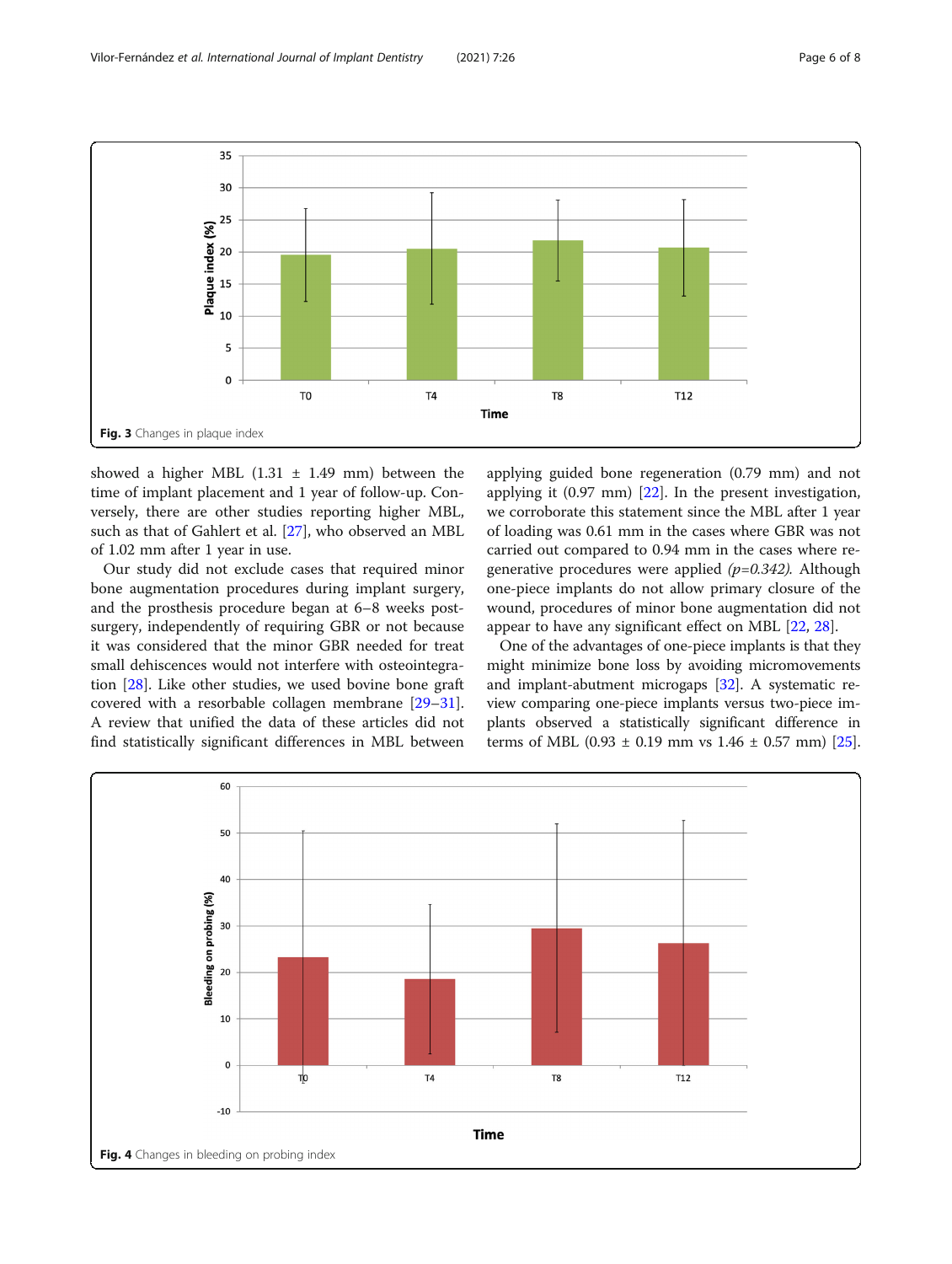<span id="page-6-0"></span>

Conversely, the difficulty posed by these one-piece implants is that they limit the prosthetic options for carrying out the rehabilitation. Even preparing the implant head is discouraged since, as observed by Silva et al. [\[14\]](#page-7-0), it has a negative influence on implant fracture. Furthermore, the aging of this material in the presence of humidity at room temperature is widely known. However, in vitro studies [[33](#page-7-0), [34](#page-7-0)] evaluating the impact of low temperature degradation of  $Zr0<sub>2</sub>$  observe that the effect of aging was minimal for these ceramic implants, suggesting a reliable clinical application of this material. For this reason, it is an area inconstant research and development to achieve implants with greater resistance to fatigue and degradation.

The evaluation of clinical soft tissue parameters indicated an absence of peri-implant biological complications, showing an average PD of 3.59 mm and BOP of 26.3% after 12 months. These data are comparable to those obtained in a recent study published by Balmer et al.  $[35]$  $[35]$  where they recorded an average PD of 3.47  $\pm$ 0.67 mm, which was slightly lower than what we observed, and BOP of  $57.5 \pm 32.9$ %, which, conversely, was higher than what we obtained. In some cases, BOP could be identified as a clinical sign of mucositis due to incorrect plaque control or microgaps between the crown and the implant [[36](#page-7-0)]. Our probing depth was slightly higher than that observed by Cionca et al. [[37](#page-7-0)] in a systematic review, where it ranged from 1.8 to 3.2 mm.

# Conclusions

The results obtained with the Straumann® PURE Ceramic implants show them to exhibit very good clinical behavior in terms of hard and soft tissue stability. The survival rate of the implants of our pilot study was 93.75%. For these reasons, we can conclude that implants could be an alternative to titanium implants in the esthetic zone. However, more long-term clinical studies are necessary to confirm the clinical efficacy and the mechanical resistance of  $Zr0<sub>2</sub>$  as a material for the manufacture of dental implants.

#### Abbreviations

Zr0<sub>2</sub>: Zirconia; Ti: Titanium; PD: Probing depth; PI: Plaque index; BOP: Bleeding on probing; SOP: Suppuration on probing; GM-IE: Distance from gingival margin to incisal edge; JPI: Jemt papilla index; Pi-Rec: Periimplant recession; MBL: Marginal bone loss

#### Acknowledgements

The authors wish to thank the students of the own master's degree in periodontics and osseointegration of the University of the Basque Country (UPV/EHU) for their participation throughout the study. Of course, we would also like to thank Straumann for its support and for providing the implants completely free of charge.

#### Authors' contributions

LAAZ was the responsible for the design of the work and have substantively revised it. MV was the principal investigator and a major contributor in writing the manuscript. Also, she was the responsible for all surgeries. RE and AMG adquired and interpreted the patient data. Finally, XM analyzed all data. The authors read and approved the final manuscript.

#### Funding

Straumann Group provided us with the necessary material to carry out the investigation.

#### Availability of data and materials

The datasets used and/or analyzed during the current study are available from the corresponding author on reasonable request.